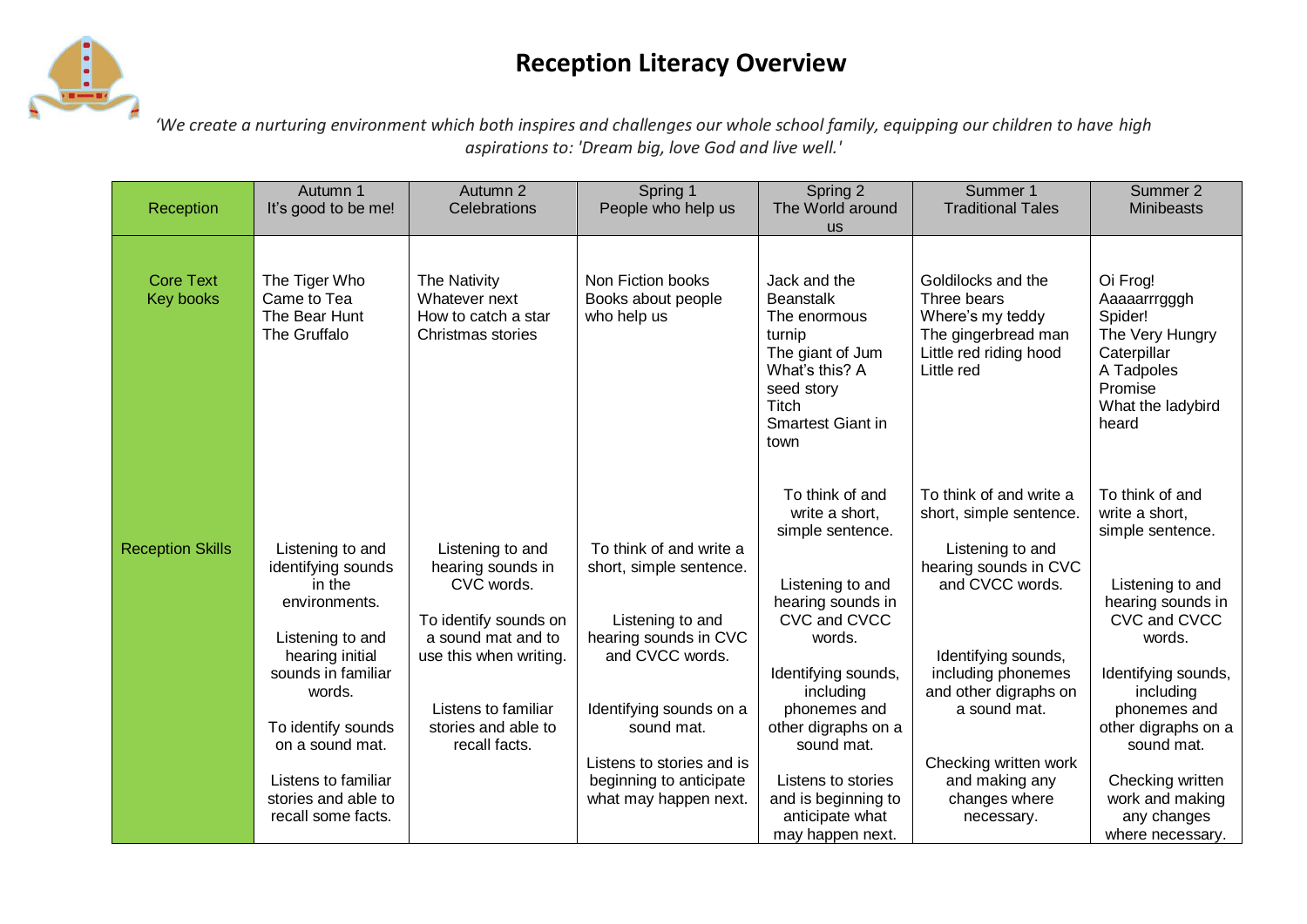|  |  | Listens to stories and<br>is beginning to<br>is beginning to<br>anticipate what may<br>happen next |  |
|--|--|----------------------------------------------------------------------------------------------------|--|
|  |  |                                                                                                    |  |
|  |  |                                                                                                    |  |
|  |  |                                                                                                    |  |
|  |  |                                                                                                    |  |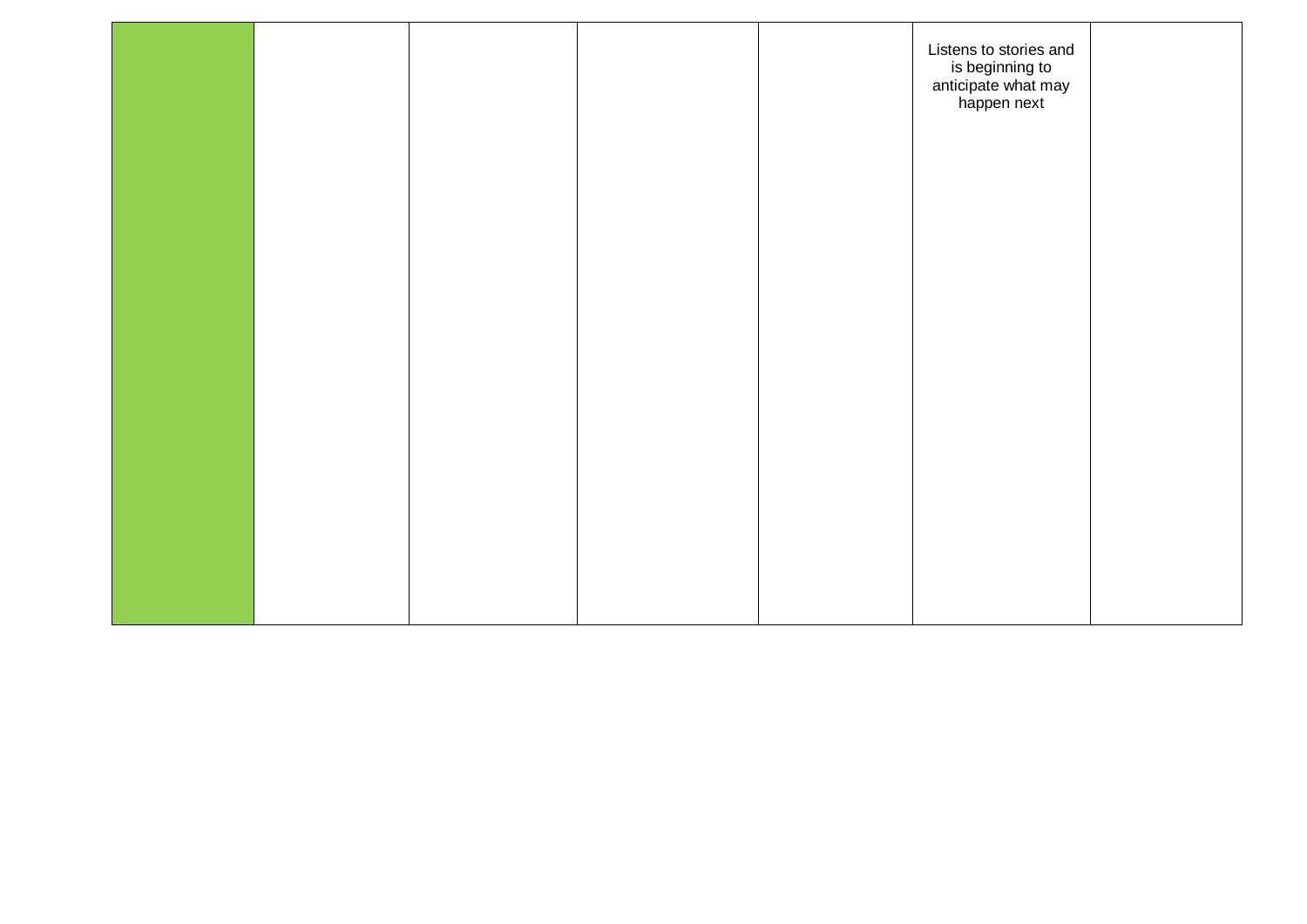|           | Knowing that words    | Knowing that words      | Knowing that words can     | Knowing the              | Knowing the sounds         | Knowing the           |
|-----------|-----------------------|-------------------------|----------------------------|--------------------------|----------------------------|-----------------------|
|           | can be written.       | can be written.         | be written.                | sounds that the          | that the taught            | sounds that the       |
|           |                       |                         |                            | taught phonemes          | phonemes make.             | taught phonemes       |
| Reception | Knowing the           | Knowing the sounds      | Knowing the sounds         | make.                    |                            | make.                 |
| Knowledge | sounds that the       | that the taught letters | that the taught letters    |                          | Knowing what the           |                       |
|           | taught letters make.  | make.                   | make.                      | Knowing what the         | taught phonemes look       | Knowing what the      |
|           |                       |                         |                            | taught phonemes          | like.                      | taught phonemes       |
|           | Knowing what the      | Knowing what the        | Knowing what the           | look like.               |                            | look like.            |
|           | taught letters looks  | taught letters looks    | taught letters looks like. |                          | Knowing how to write       |                       |
|           | like.                 | like.                   |                            | Knowing how to           | the taught letters.        | Knowing how to        |
|           |                       |                         | Knowing how to write       | write the taught         |                            | write the taught      |
|           | Knowing how to        | Knowing how to write    | the taught letters.        | letters.                 | Recognising taught         | letters.              |
|           | write the taught      | the taught letters.     |                            | Recognising taught       | HFW in text.               |                       |
|           | letters.              |                         | Recognising taught         | HFW in text.             |                            | Recognising taught    |
|           |                       | Recognising taught      | HFW in text.               |                          | To know that a             | HFW in text.          |
|           |                       | HFW in text.            |                            | To know that a           | sentence starts with a     |                       |
|           | Knows how to          |                         | Knows how to spell         | sentence starts          | capital letter and ends    | To know that a        |
|           | sequence familiar     | Knows how to            | some familiar words.       | with a capital letter    | with a full stop.          | sentence starts       |
|           | stories.              | sequence familiar       |                            | and ends with a full     |                            | with a capital letter |
|           |                       | stories.                |                            | stop.                    | Knowing that               | and ends with a full  |
|           |                       |                         |                            |                          | sentences can be           | stop.                 |
|           |                       |                         |                            |                          | extended by using a        |                       |
|           |                       |                         |                            |                          | connective                 | Knowing that          |
|           |                       |                         |                            |                          |                            | sentences can be      |
|           |                       |                         |                            |                          |                            |                       |
|           |                       |                         |                            |                          | Uses learnt words and      | extended by using     |
|           |                       |                         |                            |                          | phrases to discuss         | a connective.         |
|           |                       |                         |                            |                          | familiar stories or        |                       |
|           |                       |                         |                            |                          | during role play.          | Uses learnt words     |
|           |                       |                         |                            |                          |                            | and phrases to        |
|           |                       |                         |                            |                          | Knows how to spell         | discuss familiar      |
|           |                       |                         |                            |                          | some familiar words.       | stories or during     |
|           |                       |                         |                            |                          |                            | role play.            |
|           | <b>Baseline</b>       | Listen to daily stories | Find information from      | Talk for writing -       | Talk for writing - story   | <b>Retell stories</b> |
|           | assessments.          | Individual readers      | non-fiction books.         | sequence story,          | sequencing                 | Research              |
|           | Reading corner -      | Oral blending           | Retell traditional tales   | instructions.            | <b>Extending sentences</b> | minibeasts            |
|           | use effectively,      | Sounds making           | Talk for writing           | <b>Traditional tales</b> | Spelling familiar words    | Read rhyming          |
|           | book handling,        | words                   | Begin to notice capital    | Rhymes and               | Use learnt words and       | words                 |
|           | turning pages         | Red words               | letters and full stops     | poems                    | phrases to discuss         | Extending             |
|           | correctly.            | Sequencing familiar     | Awareness of a             |                          | stories and during role    | sentences             |
|           | Daily Story time      | stories                 | sentence                   |                          | play                       | Spelling familiar     |
|           | Listening to familiar | Demonstrating           | Demonstrating              |                          |                            | words                 |
|           | stories and rhymes    | understanding of        | understanding of what      |                          |                            | Use learnt words      |
|           |                       | what has been           | has been read/heard        |                          |                            | and phrases to        |
|           |                       | read/heard              |                            |                          |                            | discuss stories and   |
|           |                       |                         |                            |                          |                            | during role play      |
|           |                       |                         |                            |                          |                            |                       |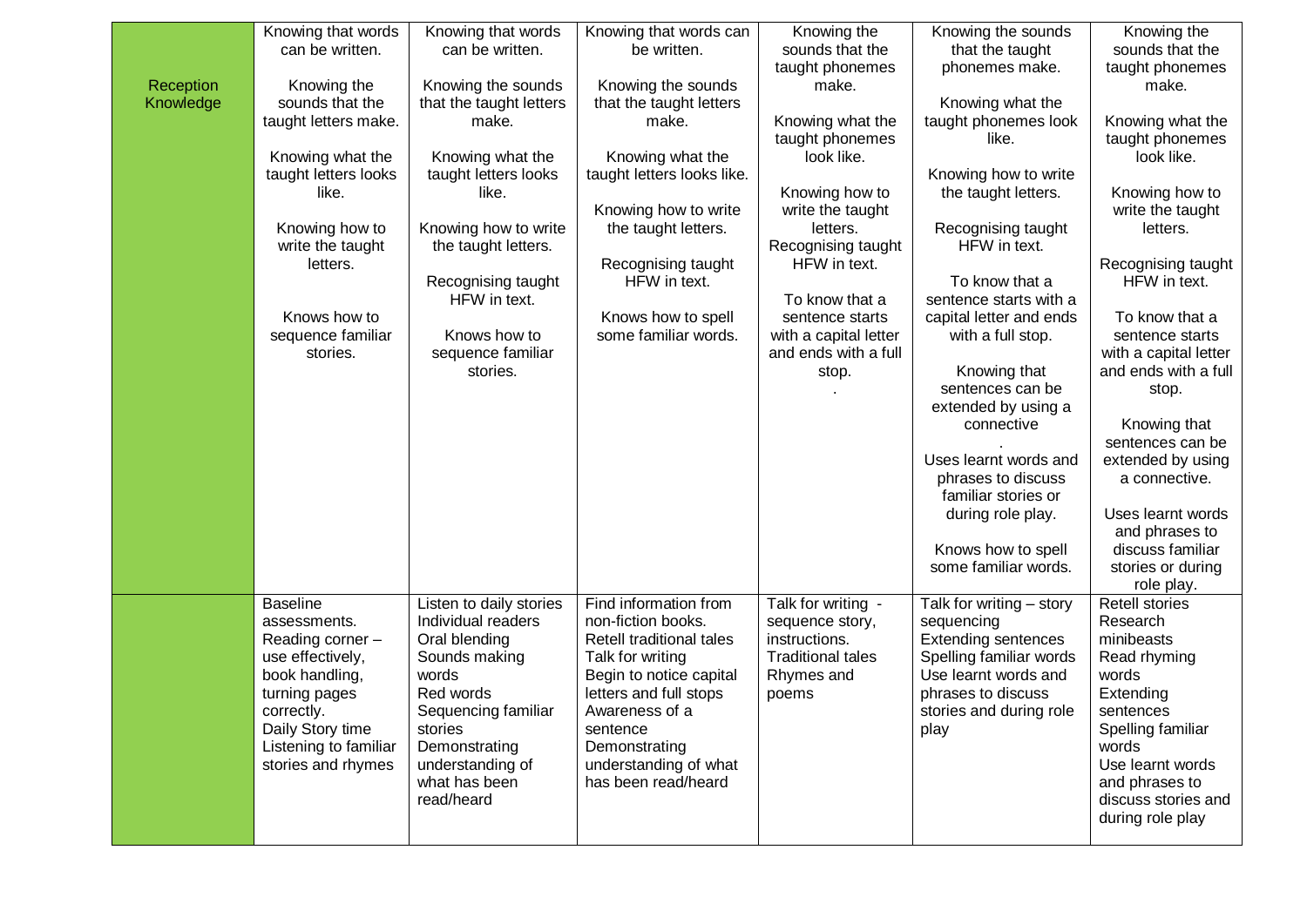| <b>Key skill</b>                                                                                    | <b>Success criteria</b>                                                                                                                                                                                                                                   | <b>Suggested question stems</b>                                                                                                                                                                                                                                                                                                                            | <b>Model answer</b>                                                                                                                                                                                                                                                                                                                                                                   |
|-----------------------------------------------------------------------------------------------------|-----------------------------------------------------------------------------------------------------------------------------------------------------------------------------------------------------------------------------------------------------------|------------------------------------------------------------------------------------------------------------------------------------------------------------------------------------------------------------------------------------------------------------------------------------------------------------------------------------------------------------|---------------------------------------------------------------------------------------------------------------------------------------------------------------------------------------------------------------------------------------------------------------------------------------------------------------------------------------------------------------------------------------|
| Vocabulary - Draw<br>on knowledge of<br>vocabulary to<br>understand texts                           | Shows an understanding of<br>common words and familiar,<br>everyday phrases, in a story that is<br>read/to with them.                                                                                                                                     | What does the word  mean?<br>Can you find a word that means the same<br>as?<br>Can you find a word that means the same<br>as?                                                                                                                                                                                                                              | In the story 'Jack and the<br>Beanstalk', the child says that the<br>word 'chopped' means the same<br>as 'cut'.                                                                                                                                                                                                                                                                       |
|                                                                                                     |                                                                                                                                                                                                                                                           | What can help you understand the tricky<br>word $\ldots$ ?<br>How has the author made you feel<br>happy/sad? The author uses the word                                                                                                                                                                                                                      | In the story 'Goldilocks and the<br>Three Bears', the child explains<br>what the phrases 'just right'<br>means.                                                                                                                                                                                                                                                                       |
|                                                                                                     |                                                                                                                                                                                                                                                           | How does this make you feel?<br>How has the author made the character<br>seem? Happy/ sad?<br>What word in the text tells you?                                                                                                                                                                                                                             | "The author says that Bill was<br>dancing. This means he was<br>happy."                                                                                                                                                                                                                                                                                                               |
|                                                                                                     |                                                                                                                                                                                                                                                           |                                                                                                                                                                                                                                                                                                                                                            | "The author uses the word<br>'spooky'. This makes me feel<br>scared."                                                                                                                                                                                                                                                                                                                 |
| <b>Predict - Predict</b><br>what might<br>happen on the<br>basis of what<br>has been read so<br>far | Suggests how the story might end.<br>- Makes a simple prediction about<br>what might happen next in a book<br>that they are reading (or has been<br>read to them).<br>I can predict what might happen<br>next.<br>I can suggest how a story might<br>end. | Look at the cover/title/picture<br>What do you think this story might be<br>about?<br>Who do you think will be in the story?<br>Where do you think the story might be<br>set?<br>What do you think might happen to the<br>character?<br>What do you think might happen next in<br>the story?<br>What do you think might happen at the<br>end of the story? | When reading a book about lots<br>of farm animals climbing into a<br>boat, they predict that the boat<br>will probably sink. The child<br>makes a plausible (but not<br>necessarily correct) prediction,<br>often based on their experiences,<br>about how a story is likely to end<br>(e.g. "I think the little girl will find<br>her mummy and daddy and give<br>them a big hug."). |
| Infer - Make<br>inferences from<br>the text                                                         | I can make simple<br>inferences about a character's<br>feelings.                                                                                                                                                                                          |                                                                                                                                                                                                                                                                                                                                                            |                                                                                                                                                                                                                                                                                                                                                                                       |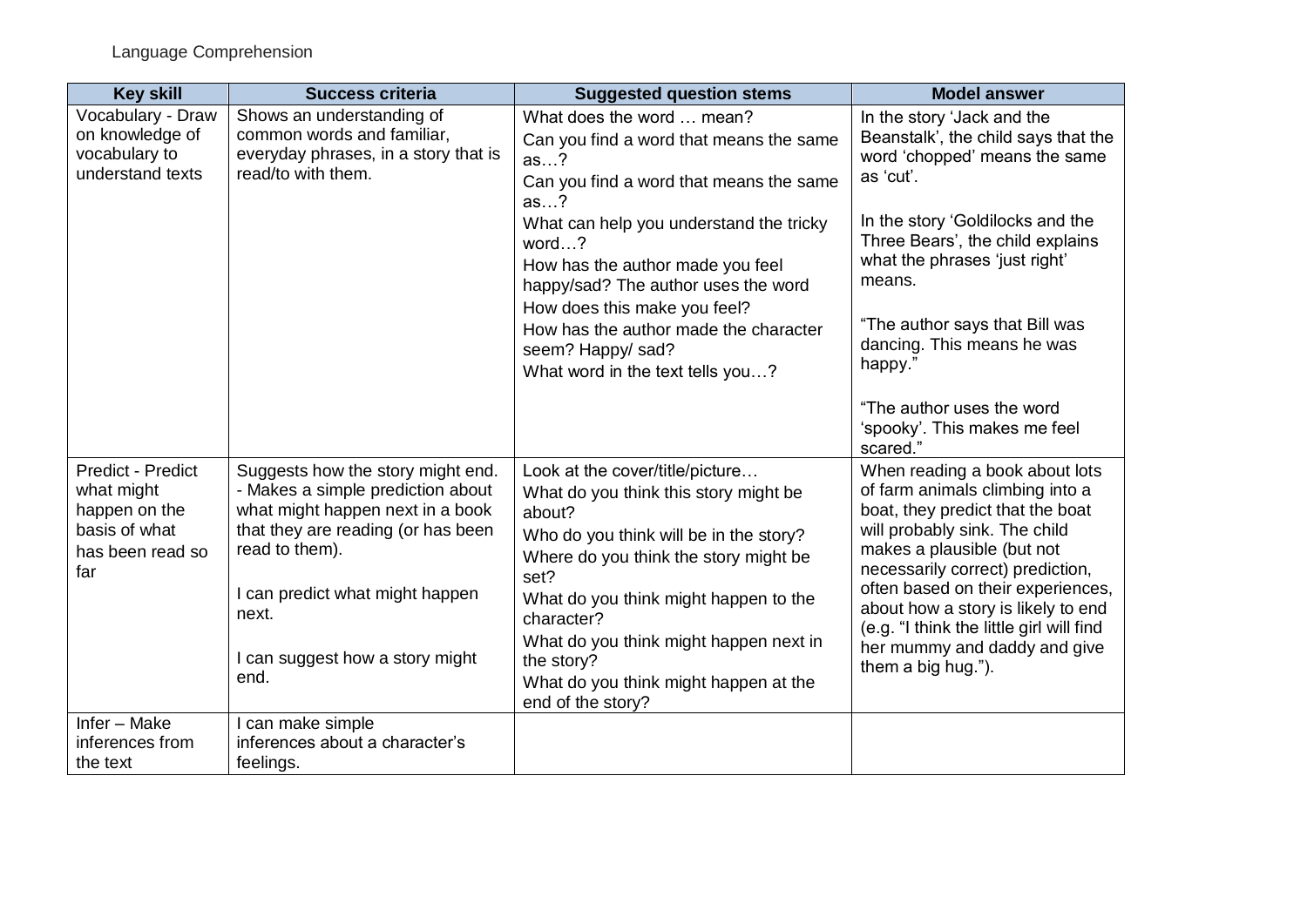| Summarise -<br>Identify and<br>explain the<br>sequence of<br>events in a text         | Remembers 2 or 3 events from a<br>familiar story (in the correct order).<br>I can remember 2 or 3 events from<br>a story, in order.                                                                                                                                                                                                 | What happened at the beginning of the<br>story?<br>What happened next? - How did the story<br>end?                                                                                                                                                                                                                                                                                                                                                                                                                                                                                                            | In response to the story 'Little<br>Red Riding Hood', the child can<br>say where we meet the wolf first<br>and where he goes afterwards.<br>In response to the story<br>'Goldilocks and the Three Bears',<br>the child can recall that<br>Goldilocks first eats the porridge,<br>then sits on the chairs and finally<br>sleeps in the bed.           |
|---------------------------------------------------------------------------------------|-------------------------------------------------------------------------------------------------------------------------------------------------------------------------------------------------------------------------------------------------------------------------------------------------------------------------------------|---------------------------------------------------------------------------------------------------------------------------------------------------------------------------------------------------------------------------------------------------------------------------------------------------------------------------------------------------------------------------------------------------------------------------------------------------------------------------------------------------------------------------------------------------------------------------------------------------------------|------------------------------------------------------------------------------------------------------------------------------------------------------------------------------------------------------------------------------------------------------------------------------------------------------------------------------------------------------|
| Retrieve -<br>Identify/explain<br>key aspects of<br>fiction and non-<br>fiction texts | Retrieves information from pictures<br>in a book, in response to a simple<br>question. - Says something about<br>who was in a story, what happened<br>and/or where it took place.<br>I can find information in a picture<br>book to answer a simple question.<br>I can tell you about characters,<br>settings or events in a story. | What is the title of the book?<br>Who is in the story?<br>Which characters are in the book<br>Where do the characters go?<br>What happened in the story?<br>What has happened in the story so far?<br>Can you tell me the main parts of the<br>story in the right order?<br>What do the pictures tell us about?<br>What is the main character like?<br>Where is the story set?                                                                                                                                                                                                                                | In response to the story of<br>'Goldilocks and the Three Bears',<br>the child can say why Baby<br>Bear's chair was broken or why<br>Goldilocks was scared and ran<br>away from the house.<br>Answers literal questions, for<br>example:<br>What did Goldilocks do?<br>Why did BabyBear cry?<br>Where did the bears find<br>Goldilocks?               |
| Explain - Make<br>comparisons<br>within the text                                      | Gives a simple opinion about<br>whether<br>they liked the book/story or not,<br>giving a simple reason why.<br>I can tell you whether I like a story<br>or not.<br>I give a simple reason for my<br>opinion.                                                                                                                        | Find 2 things that the author tells you<br>about<br>What does this word/sentence tell you<br>about the character/setting?<br>What other word/s could the author have<br>used to?<br>How has the author made the character<br>seem happy/sad/ angry, etc.?<br>Can you find two adjectives on this page?<br>- Can you think of another adjective the<br>author could have used instead? - Which<br>word makes you feel<br>happy/sad/excited/scared?<br>Can you think of another rhyming word<br>which would fit this pattern?<br>Why do you think the author's use the<br>adjective  to describe the character? | Able to answer questions which<br>include a 'why' and therefore<br>need a justification such as:<br>Is the book funny/sad? Why? -<br>What is your favourite word in the<br>sentence? Why?<br>Can you find an adjective to<br>describe the character/setting?<br>Can you hear any rhyming<br>words? - Can you find a<br>describing word on this page? |